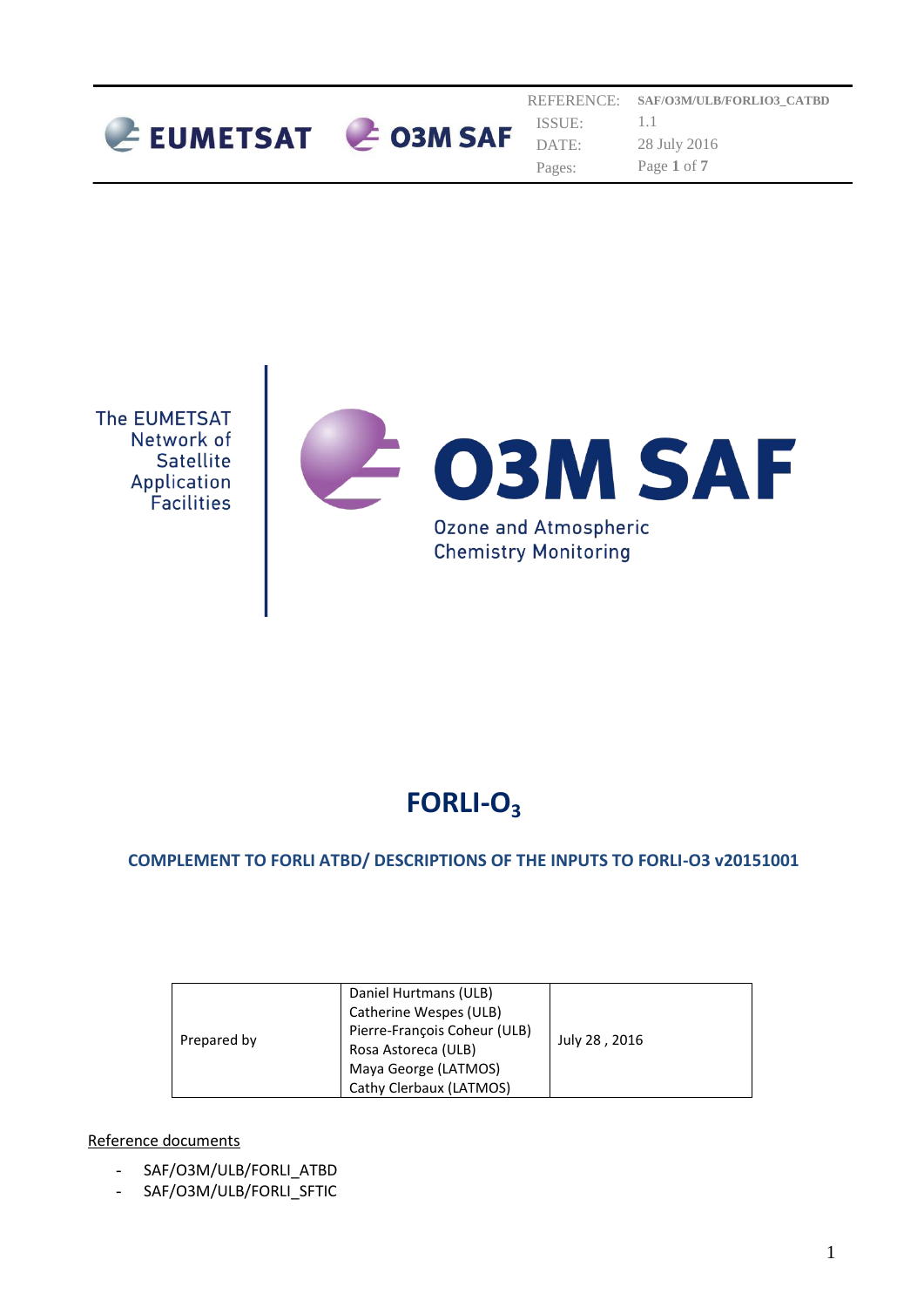

## **TABLE OF CONTENTS**

| 2.  |       |  |  |
|-----|-------|--|--|
| 2.1 |       |  |  |
| 2.2 |       |  |  |
|     | 2.2.1 |  |  |
|     | 2.2.2 |  |  |
|     | 2.2.3 |  |  |
|     | 2.2.4 |  |  |
| 2.3 |       |  |  |
|     | 2.3.1 |  |  |
|     | 2.3.2 |  |  |
| 2.4 |       |  |  |
|     | 2.4.1 |  |  |
|     | 2.4.2 |  |  |
| 2.5 |       |  |  |
| 2.6 |       |  |  |
|     |       |  |  |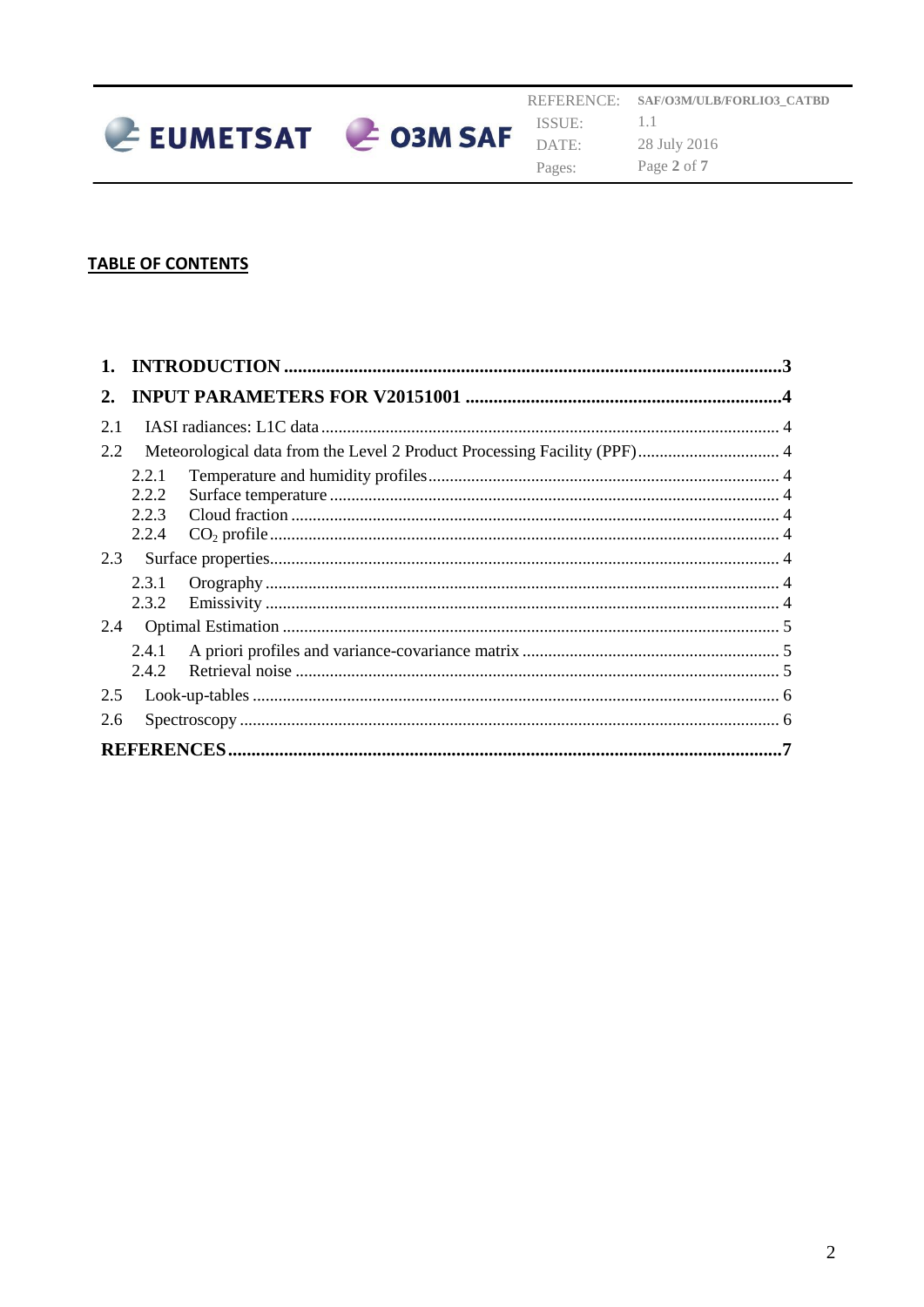|                   |        | REFERENCE: SAF/O3M/ULB/FORLIO3 CATBD |
|-------------------|--------|--------------------------------------|
|                   | ISSUE: |                                      |
| EUMETSAT CO3M SAF |        | 28 July 2016                         |
|                   | Pages: | Page 3 of 7                          |

## <span id="page-2-0"></span>**1. INTRODUCTION**

This document is a complement to the FORLI ATBD and describes the input parameters for FORLI-O<sub>3</sub> v20151001. These include the L1C measurements, meteorological data, ancillary data, input parameters for the Optimal Estimation method and the look-up tables.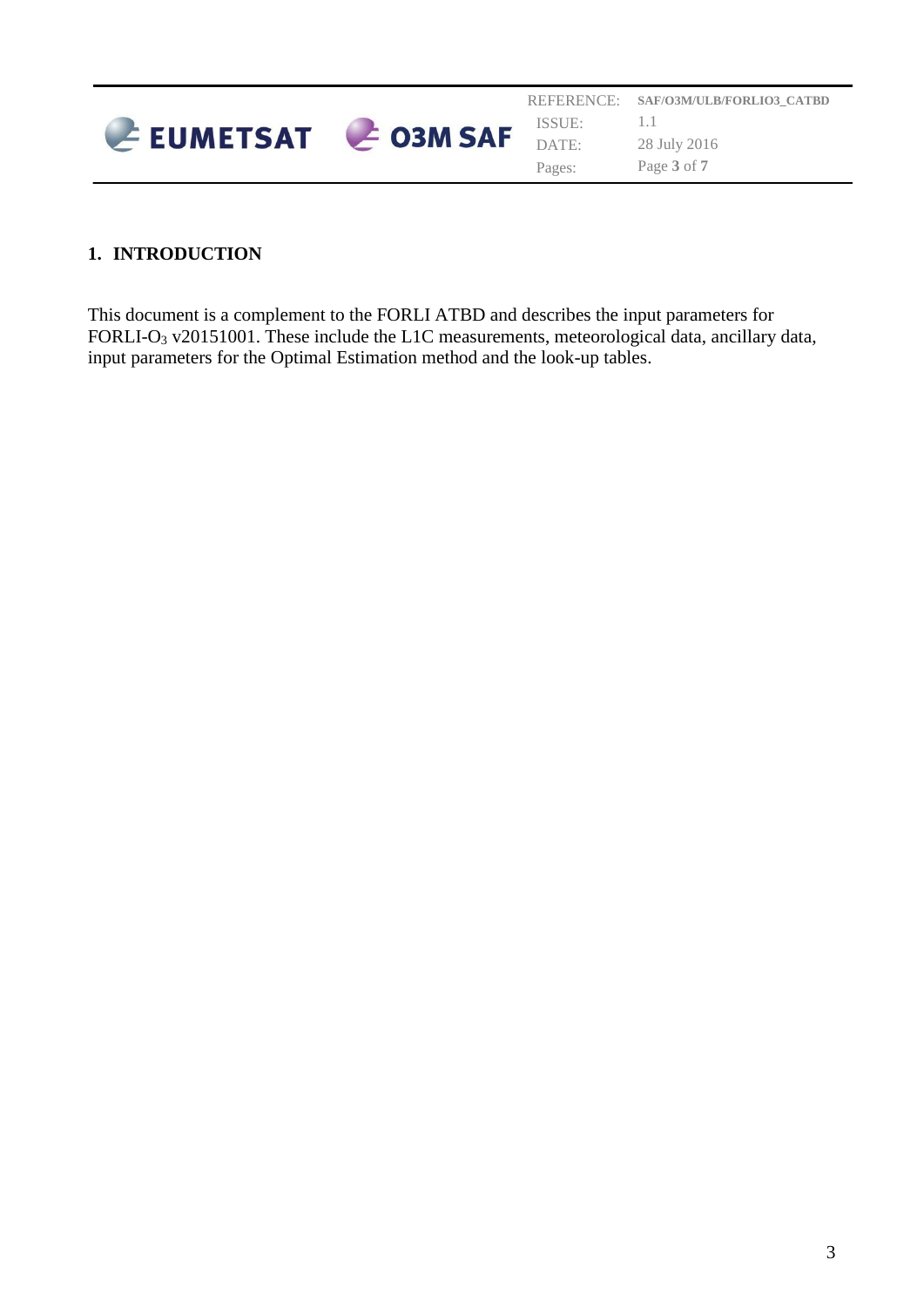REFERENCE: ISSUE: DATE: Pages: **SAF/O3M/ULB/FORLIO3\_CATBD** 1.1 28 July 2016 Page **4** of **7**

## <span id="page-3-0"></span>**2. INPUT PARAMETERS FOR V20151001**

EUMETSAT CO3M SAF

#### <span id="page-3-1"></span>**2.1 IASI radiances: L1C data**

v20151001 uses the Level1C disseminated by EUMETCast. A subset of the spectral range, covering  $1025-1075$  cm<sup>-1</sup>, is used for the retrieval.

#### <span id="page-3-2"></span>**2.2 Meteorological data from the Level 2 Product Processing Facility (PPF)**

The IASI Level2 Product Processing Facility (IASI L2 PPF) has a modular structure, consisting of an operational processing chain, operational since 14/09/2010. It provides temperature and humidity profile information, the associated surface information and the retrieval of some trace gas species: CO, O3, CH4, N2O and CO2 (August et al., 2012).

#### <span id="page-3-3"></span>**2.2.1 Temperature and humidity profiles**

Profiles of temperature and humidity are from the IASI L2 PPF (August et al., 2012). The atmospheric temperatures are kept fixed whereas the water profile is used as a priori and further adjusted to give the retrieval more freedom.

#### <span id="page-3-4"></span>**2.2.2 Surface temperature**

Surface temperatures (land and sea) are from the IASI L2 PPF. Surface temperature is part of the parameters to be retrieved.

## <span id="page-3-5"></span>**2.2.3 Cloud fraction**

v20151001 uses the cloud fraction from the IASI L2 PPF. All pixels with a cloud fraction equal to or lower than 13 % are processed.

## <span id="page-3-6"></span>**2.2.4 CO<sup>2</sup> profile**

A constant vertical profile at 380 ppm is assumed for  $CO<sub>2</sub>$ .

#### <span id="page-3-7"></span>**2.3 Surface properties**

## <span id="page-3-8"></span>**2.3.1 Orography**

Orography is from the GTOPO30 global digital elevation model and is integrated in the entire IASI FOV [\(http://eros.usgs.gov/#/Find\\_Data/Products\\_and\\_Data\\_Available/gtopo30\\_info\)](http://eros.usgs.gov/#/Find_Data/Products_and_Data_Available/gtopo30_info).

## <span id="page-3-9"></span>**2.3.2 Emissivity**

A wavenumber-dependent surface emissivity above continental surfaces is used while for ocean a single standard emissivity is considered. For continental surfaces it relies on the climatology of Zhou et al. (2011). In cases of missing values in the Zhou et al. climatology, the MODIS climatology of Wan (2008) is used. It is available on a finer  $0.05^{\circ} \times 0.05^{\circ}$  grid but is restricted to only 12 channels in the IASI spectral range. In order to deal with this, the spectrally resolved mean emissivity of the Zhou climatology is scaled to match as closely as possible the values in these 12 channels and it is this resulting emissivity that is considered. Finally when there is no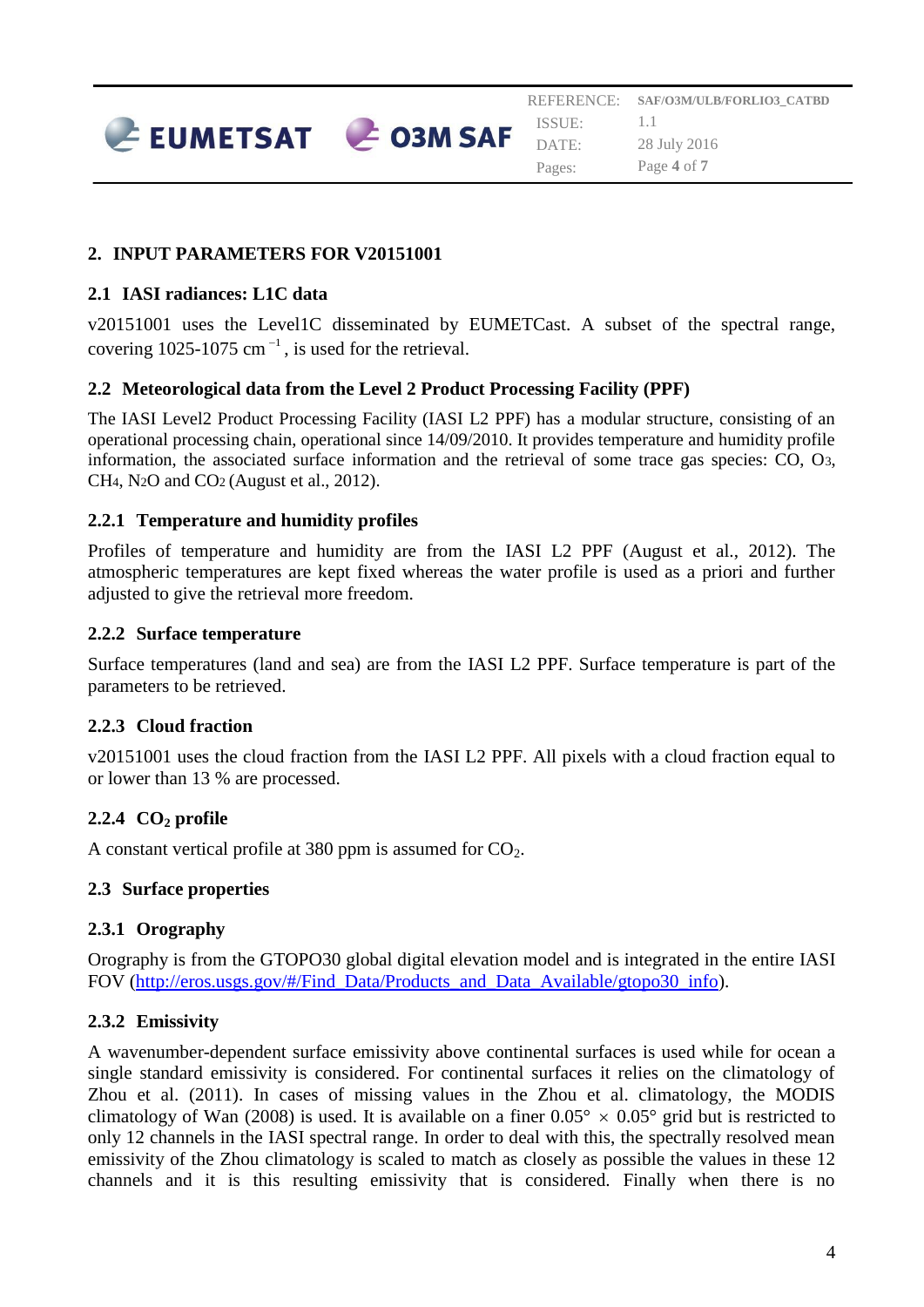

correspondence between the IASI FOV and either climatologies, then the mean emissivity of the Zhou climatology is used.

## <span id="page-4-0"></span>**2.4 Optimal Estimation**

#### <span id="page-4-1"></span>**2.4.1 A priori profiles and variance-covariance matrix**

The *a priori* covariance matrix  $S_a$  is constructed from the Mc Peters/Labow/Logan climatology of ozone profiles (McPeters et al., 2007), which combines long term satellite limb measurements (from the Stratospheric Aerosol and Gas Experiment II and the Microwave Limb Sounder) and measurements from ozone sondes. The *a priori* profile  $\mathbf{x}_a$  is the mean of the ensemble. The resulting  $\mathbf{x}_a$  (Fig. 1) has values slowly increasing from around 25 ppbv at the surface to 100 ppbv at 10 km, reaching a maximum of 7.3 ppmv in the middle stratosphere. The variability (taken here after as the square root of the variance, i.e. of the diagonal elements of **S***a* ) is below 30% in the boundary layer and the free troposphere; it is maximum in the upper troposphere–lower stratosphere, between 10 and 20 km, where it is of the order of 60%.

## <span id="page-4-2"></span>**2.4.2 Retrieval noise**

The value of the noise is wavenumber dependent in the spectral range used for the retrieval, varying around 2 x 10  $^{-8}$  W/(cm<sup>2</sup> cm<sup>-1</sup> sr).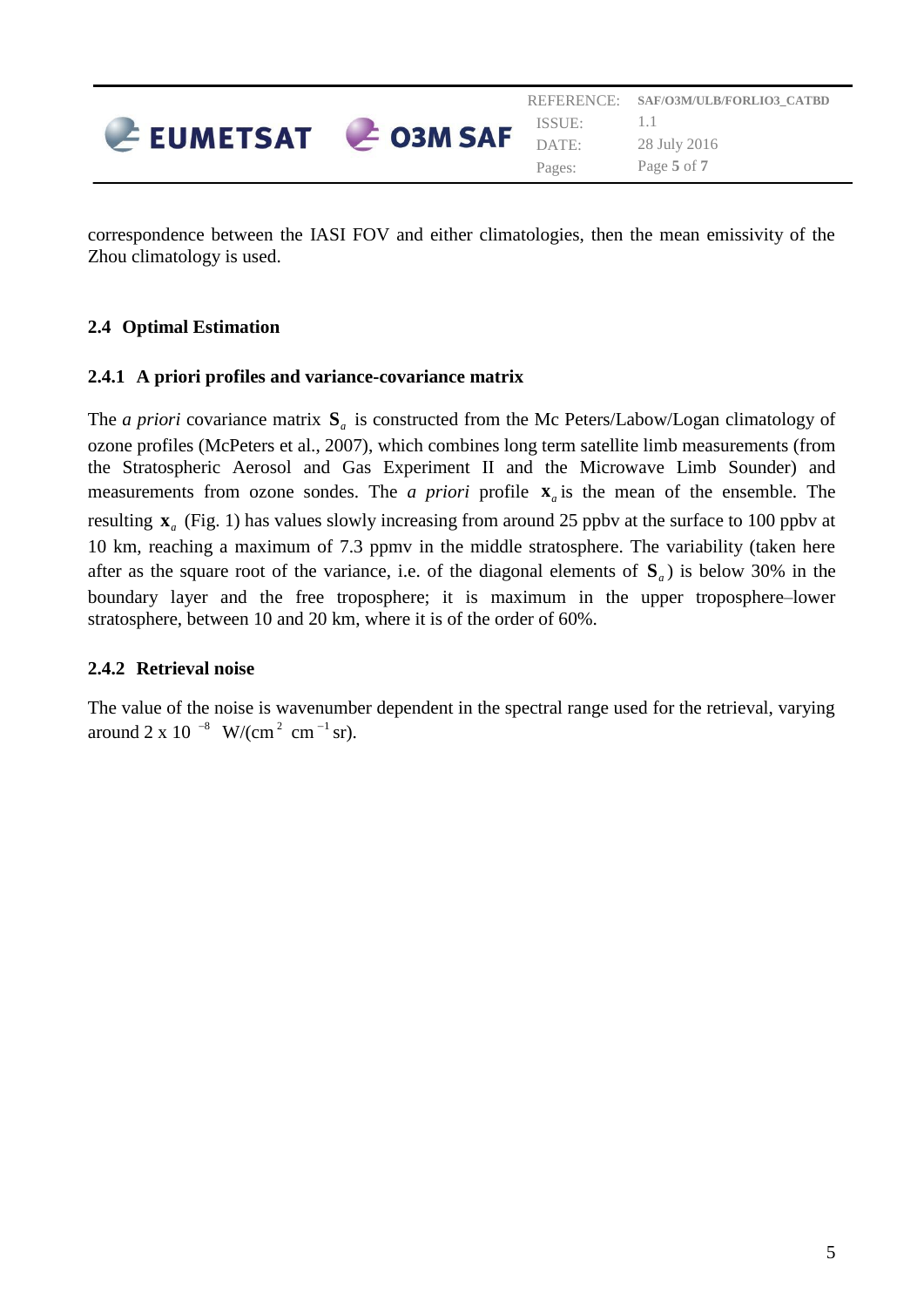|                          | ISSUE:          | REFERENCE: SAF/O3M/ULB/FORLIO3 CATBD |
|--------------------------|-----------------|--------------------------------------|
| $E$ EUMETSAT $E$ O3M SAF | DATE:<br>Pages: | 28 July 2016<br>Page 6 of 7          |



**Figure 1.** Left:  $\mathbf{X}_a$  (ppmv, blue line) and associated variance (shaded blue) for the FORLI-O<sub>3</sub>. The dashed red line indicates the top altitude of the last retrieved layer. Right: correlations and **S***a* variance–covariance matrices in multiplication factor (from Hurtmans et al. 2012)

## <span id="page-5-0"></span>**2.5 Look-up-tables**

Tabulated absorption cross-sections at various pressures and temperatures are used to speed up the radiative transfer calculation. The spectral range for the LUTs used in v20151001 is 960-1075 cm-1 and the spectral oversampling is 100. The absorption cross-sections are computed on a logarithmic grid for pressure from  $4.5\times10^{-5}$  to 1 atm with a grid step of 0.2 for the logarithm of pressure, and on a linear grid for temperature (162.8–322.6 K with a grid step of 5K). Relative humidity is also introduced in the LUT, varying linearly between 0 and 100%, by steps of 10%.

#### <span id="page-5-1"></span>**2.6 Spectroscopy**

Line integrated absorption cross section, air broadening, self-broadening, line shifting and absorption cross section data are taken from the widely used HITRAN spectroscopic database online version (hitran.org). Continuum formulations are taken from MT-CKD (Clough et al., 2005).